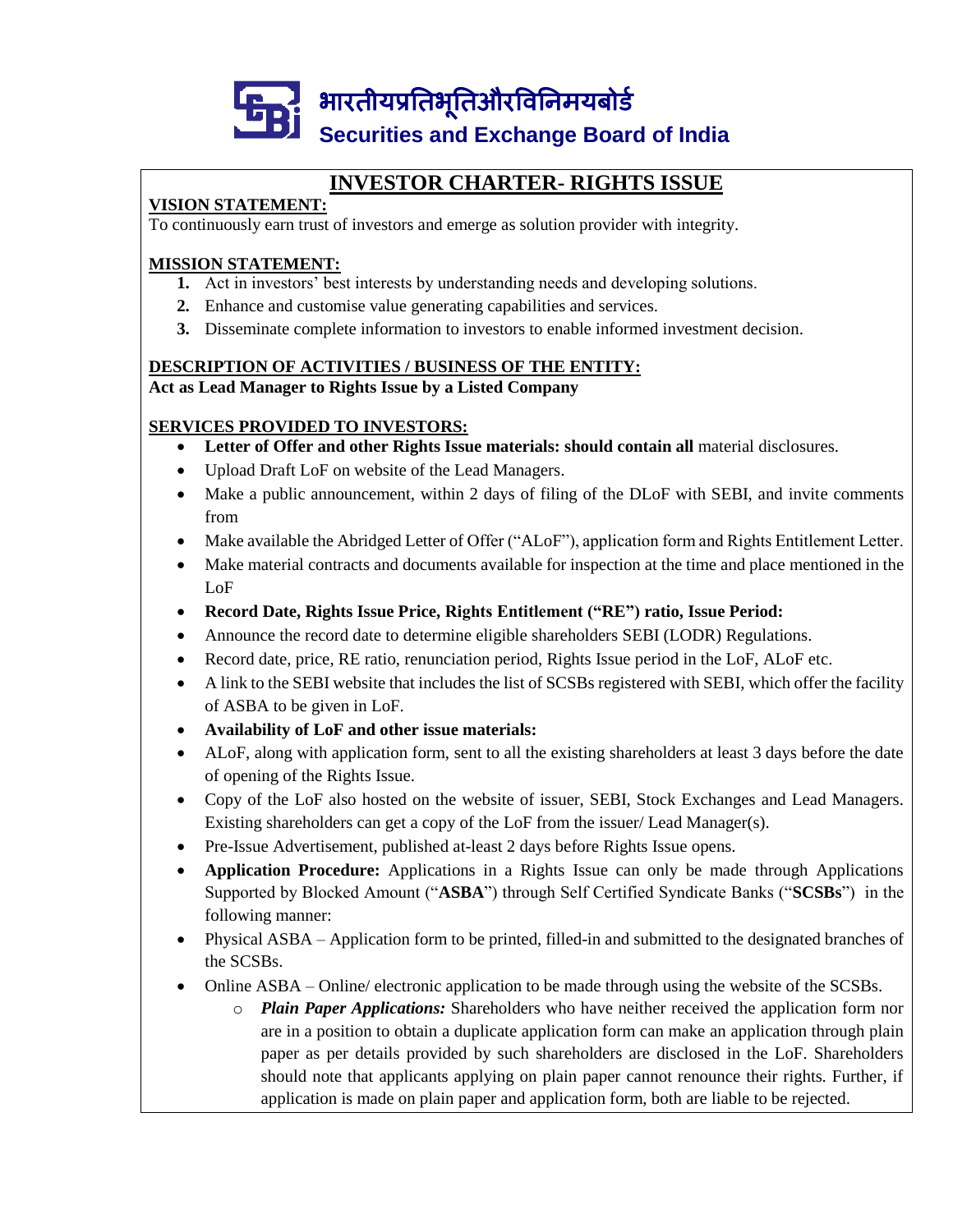- SEBI may also prescribe any other application methods for a Rights Issue and the same will be suitably disclosed in the LoF.
- **Credit of electronic REs:**
- A separate ISIN is created for REs and remains frozen till the issue opening date.
- REs credited to the demat account of the shareholders as on the record date, before the issue opening date.
- REs credited to suspense escrow account in cases where such as shares held in physical form, shares under litigation, frozen demat account, details of demat account not available, etc.
- **How can investors check their REs?:**
- Rights entitlement letter is sent to the shareholders and also available on the website of the Registrar.
- Receipt of credit message from NSDL/ CDSL.
- Demat statement from depository participant showing credit of REs.
- **Options available to shareholders relating to REs:**
- Apply to full extent of REs or for a part of the RE (without renouncing the other part)
- Apply for a part of RE and renounce the other part of the RE
- Apply for full extent of RE and apply for additional rights securities
- Renounce the RE in full
- **Trading in Electronic REs:** Investors can trade REs in electronic form during the renunciation period in the following manner:
- **On Market Renunciation:**
	- $\circ$  Buy/ sell on the floor of the stock exchanges through a stock broker with T+2 rolling settlement.
	- o Closes 4 working days prior to the closure of the Issue.
- **Off Market Renunciation:**
	- o Buy/ sell using delivery instruction slips.
	- o To be completed in such a manner that the REs are credited to the demat account of the renouncees on or prior to the Rights Issue closing date.
- **Allotment procedure, Credit of Securities and Unblocking:**
- The allotment is made by the issuer as per the disclosures made in the LoF.
- Securities are allotted and/ or application monies are refunded or unblocked within such period as may be specified by SEBI and disclosed in the LoF.
- Allotment, credit of dematerialised securities, refunding or unblocking of application monies, as may be applicable, are done electronically.
- A post-issue advertisement with prescribed disclosures including details relating to subscription, basis of allotment, value and percentage of successful allottees, date of completion of instructions to SCSBs by the Registrar, date of credit of securities, and date of filing of listing application, etc. is released within 10 days from the date of completion of the various activities.
- **Investors should also note:**
- REs which are neither renounced nor subscribed, on or before the issue closing date will lapse and shall be extinguished after the Issue Closing Date.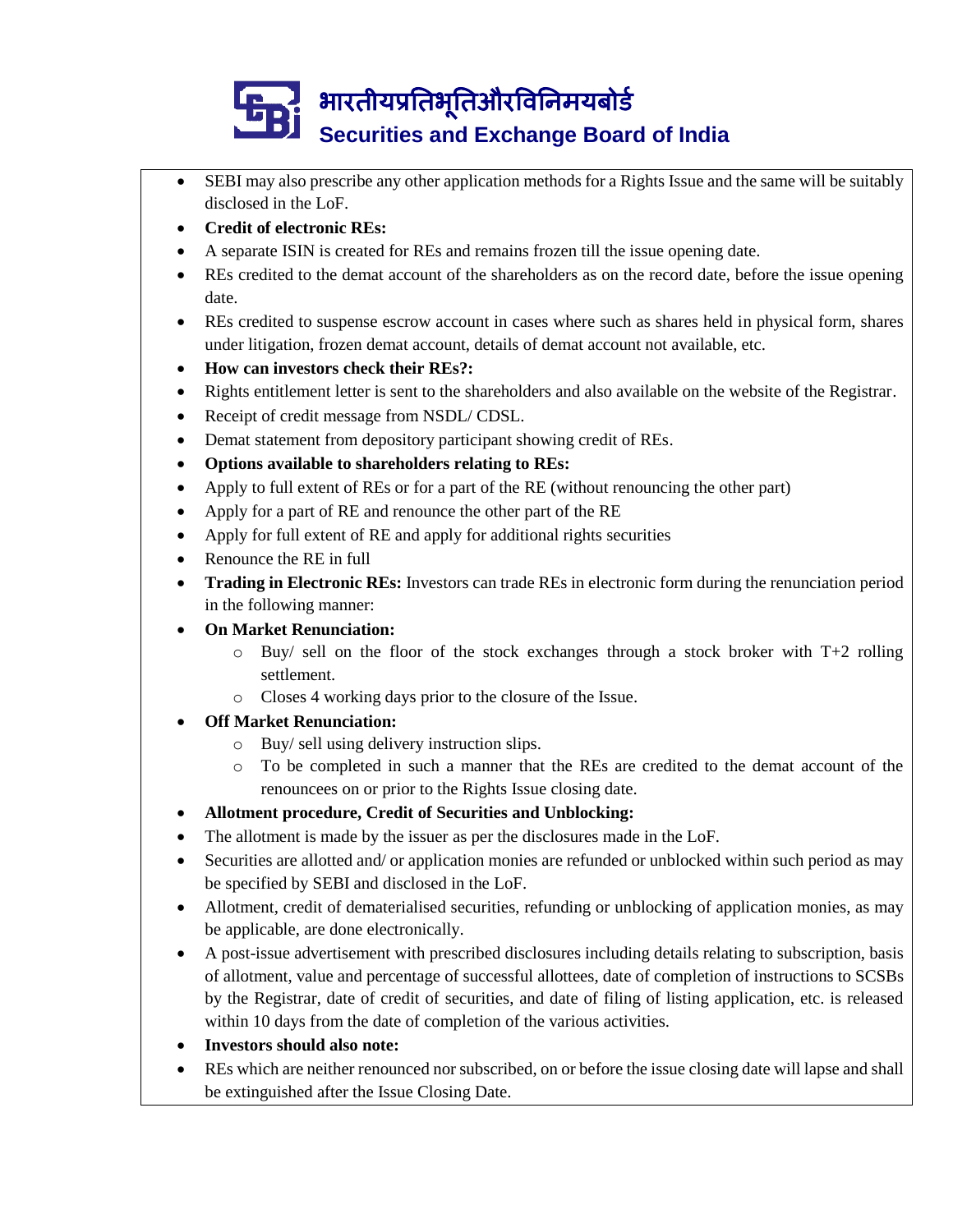- Investors who purchase REs from the secondary market must ensure that they make an application and block/ pay the Rights Issue price amount.
- No withdrawal of application is permitted after the issue closing date.
- All allotments of securities shall be made in the dematerialised form only.
- Physical shareholders are required to provide their demat account details to the Issuer/ Registrar to the Issue for credit of REs not later than 2 working days prior to issue closing date, such that credit of REs in their demat account takes place at least one day before issue closing date.

| <b>TIMELINES - RIGHTS ISSUES</b> |                                                                                                                                                               |                                                                                                           |                                                                                                                                                                                                                                             |  |  |  |  |
|----------------------------------|---------------------------------------------------------------------------------------------------------------------------------------------------------------|-----------------------------------------------------------------------------------------------------------|---------------------------------------------------------------------------------------------------------------------------------------------------------------------------------------------------------------------------------------------|--|--|--|--|
| Sr.                              |                                                                                                                                                               | <b>Timeline for which</b>                                                                                 | Information where available/                                                                                                                                                                                                                |  |  |  |  |
| No.                              | <b>Activity</b>                                                                                                                                               | activity takes place                                                                                      | <b>Remarks</b>                                                                                                                                                                                                                              |  |  |  |  |
| $\mathbf{1}$                     | Filing of DLoF by<br>Issuer for public<br>comments (if not a fast<br>track Rights Issue)                                                                      | DLoF made public for at-<br>least 21 days from the date<br>of filing the DLoF                             | Websites of SEBI, Stock<br><b>Exchanges, Lead Managers</b>                                                                                                                                                                                  |  |  |  |  |
| $\overline{2}$                   | <b>Public Announcement</b><br>w.r.t. DLoF filing and<br>inviting the public to<br>provide comments in<br>respect of the<br>disclosures made in<br><b>DLoF</b> | Within 2 days of filing of<br>the DLoF with SEBI                                                          | Newspaper - english, hindi,<br>regional (at the place where the<br>registered office of the Issuer is<br>situated)                                                                                                                          |  |  |  |  |
| 3                                | <b>Record Date</b>                                                                                                                                            | Advance notice of at-least<br>3 working days (excluding<br>the date of intimation and<br>the Record Date) | Websites of Stock Exchanges;<br>Record Date also disclosed in<br>LoF, ALoF, Application Form,<br>Pre-Issue Advertisement                                                                                                                    |  |  |  |  |
| $\overline{4}$                   | Dispatch of ALoF<br>along with Application<br>Form and RE Letter                                                                                              | Must be completed at-least<br>3 days before the date of<br>opening of the issue                           | Dispatched through registered<br>post or speed post or by courier<br>service or by electronic<br>transmission                                                                                                                               |  |  |  |  |
| 5                                | Pre-Issue<br>Advertisement                                                                                                                                    | At-least 2 days before the<br>date of opening of the<br>issue                                             | Newspaper Advertisement<br>(english, hindi, regional) with<br>information such details of date<br>of completion of dispatch of<br>ALoF and Application Form;<br>obtaining duplicate Application<br>Forms, (c) application procedure<br>etc. |  |  |  |  |
| 6                                | Availability of<br>electronic copy<br>Application Form and<br><b>ALoF</b>                                                                                     | Before issue opening                                                                                      | Websites of Stock Exchanges,<br>Registrar to Issue and SCSBs                                                                                                                                                                                |  |  |  |  |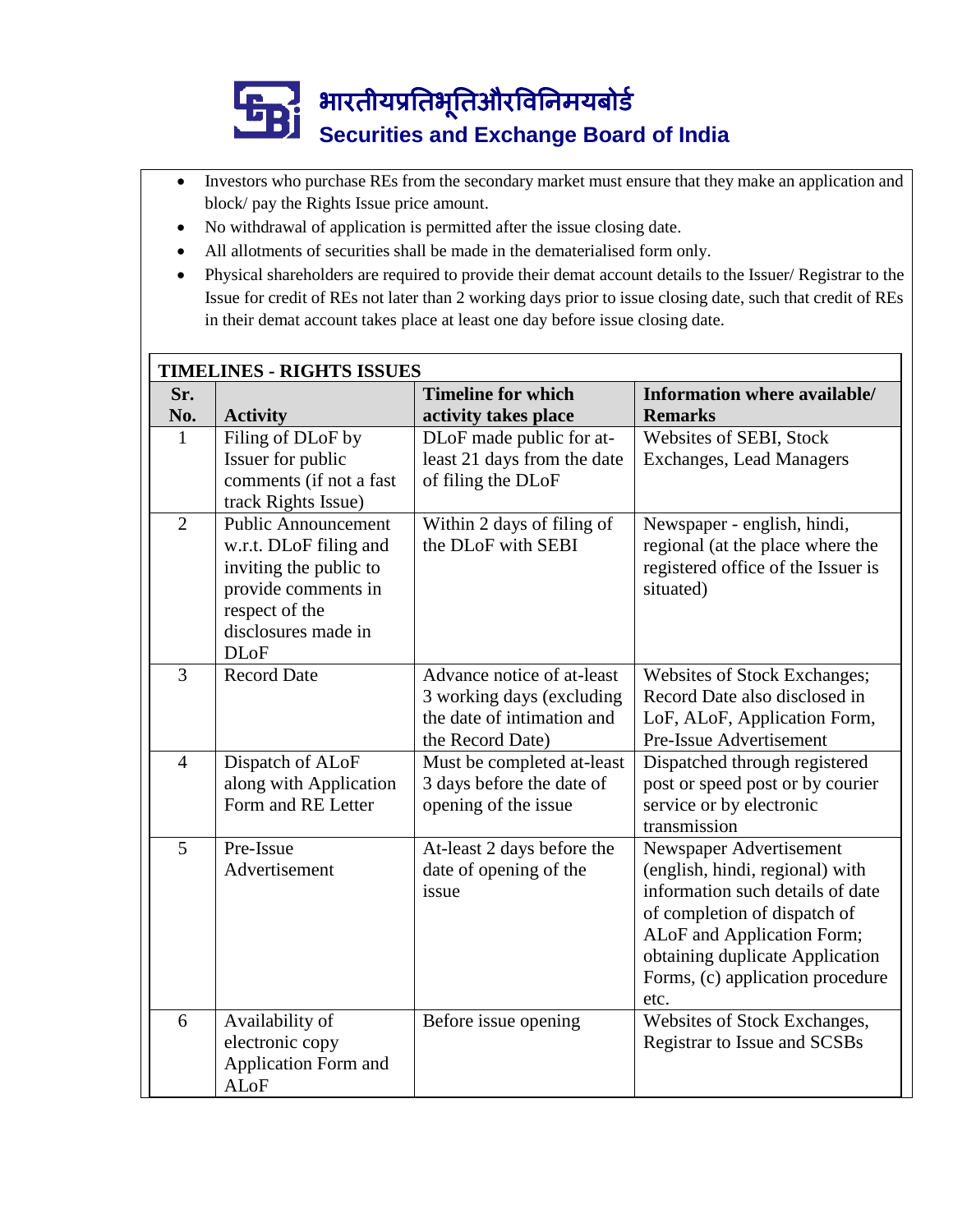| $\overline{7}$ | Availability of LoF                                                                                               | Typically uploaded on the<br>same day as filing with the<br><b>Stock Exchanges</b>                                                                                                                                               | Website of Issuer, SEBI, Stock<br>Exchanges and Lead Managers.<br>Existing shareholders can also<br>request for copy of the LoF and<br>the same shall be provided by<br>the issuer/ Lead Manager(s)                          |
|----------------|-------------------------------------------------------------------------------------------------------------------|----------------------------------------------------------------------------------------------------------------------------------------------------------------------------------------------------------------------------------|------------------------------------------------------------------------------------------------------------------------------------------------------------------------------------------------------------------------------|
| 8              | <b>Rights Entitlement</b><br>Information                                                                          |                                                                                                                                                                                                                                  | RE Information available in RE<br>Letter sent to shareholders,<br>available on Registrar's website,<br>credit message from NSDL/<br>CDSL when electronic REs are<br>credited and demat statement<br>from depository.         |
| 9              | <b>Credit of Rights</b><br>Entitlement to the<br>demat account of the<br>shareholders as on<br><b>Record Date</b> | Before the issue opening<br>date                                                                                                                                                                                                 | Credit message from NSDL/<br>CDSL (e-mail/ SMS); Demat<br>statement from depository<br>participant showing credit of<br>REs; Last date for credit of REs<br>mentioned in LoF.                                                |
| 10             | Issue opening date                                                                                                | Difference of at-least 3<br>days between dispatch of<br>the ALoF alongwith<br><b>Application Form and</b><br>issue opening date $+$ at-<br>least 2 days between issue<br>of Pre-Issue<br>Advertisement and issue<br>opening date | Stock Exchange website;<br>Disclosure made in LoF, ALoF,<br>Application Form, Pre-Issue<br>Advertisement                                                                                                                     |
| 11             | On Market<br>Renunciation                                                                                         | 4 working days prior to<br>issue closing date                                                                                                                                                                                    | Information on the procedure for<br><b>On Market Renunciation</b><br>disclosed in LoF; Last date for<br><b>On Market Renunciation</b><br>disclosed in LoF, Application<br>Form alongwith ALoF, Pre-Issue<br>Advertisement    |
| 12             | <b>Off Market</b><br>Renunciation                                                                                 | REs must be credited to<br>the demat account of the<br>renouncees on or prior to<br>the issue closing date                                                                                                                       | Information on the procedure for<br><b>Off Market Renunciation</b><br>disclosed in LoF; Disclosure that<br>REs must be credited to the<br>demat account of the renouncees<br>on or prior to the issue closing<br>date in LoF |
| 13             | Physical shareholders<br>(if any) can provide                                                                     | 2 days prior to issue<br>closing date                                                                                                                                                                                            | Disclosure made in LoF                                                                                                                                                                                                       |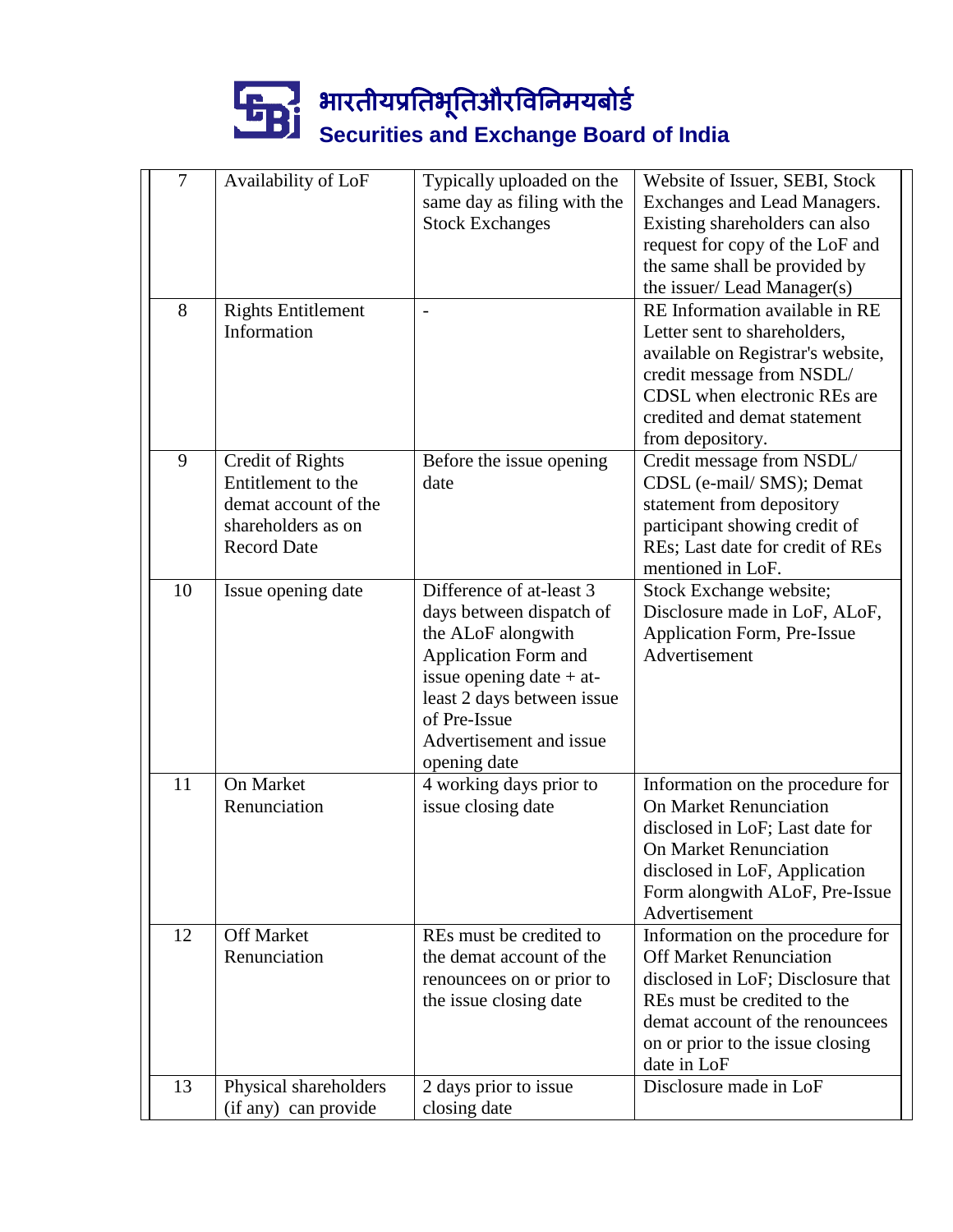|    | their demat account<br>details to Issuer/      |                                       |                                                                  |
|----|------------------------------------------------|---------------------------------------|------------------------------------------------------------------|
|    | Registrar                                      |                                       |                                                                  |
| 14 | Credit of REs of demat<br>accounts of Physical | 1 day prior to issue closing<br>date  | Disclosure made in LoF;<br>Intimation of credit by e-mail/       |
|    | Shareholders, as                               |                                       | <b>SMS</b>                                                       |
|    | provided by them to the<br>Issuer/Registrar    |                                       |                                                                  |
| 15 | Withdrawal/                                    | Issue closing date                    | Disclosure made in LoF                                           |
|    | Cancellation of bids                           |                                       |                                                                  |
| 16 | Issue closing date                             | Rights Issue kept open for            | Stock Exchange website;                                          |
|    |                                                | a minimum period of 15                | Disclosure made in LoF, ALoF,                                    |
|    |                                                | days and maximum period<br>of 30 days | Application Form, Pre-Issue<br>Advertisement                     |
| 17 | Credit of securities,                          | Within 15 days from issue             | Credit confirmation by e-mail/                                   |
|    | allotment status and                           | closing date                          | SMS from depository; Allotment                                   |
|    | allotment advice                               |                                       | advice through electronic/                                       |
|    |                                                |                                       | physical intimations                                             |
| 18 | Lapsed REs are                                 | On completion of                      | REs which are neither renounced                                  |
|    | extinguished and ISIN                          | allotment, the ISIN for               | nor subscribed by shareholders,                                  |
|    | for REs is permanently                         | REs is deactivated in the             | shall lapse after closure of the                                 |
|    | deactivated                                    | depository system by the              | Issue. Issuer shall ensure that                                  |
|    |                                                | depositories                          | lapsed REs are extinguished                                      |
|    |                                                |                                       | from depository system once                                      |
|    |                                                |                                       | securities are allotted pursuant to                              |
|    |                                                |                                       | the Issue. Once allotment is                                     |
|    |                                                |                                       | done, the ISIN for REs shall be                                  |
|    |                                                |                                       | permanently deactivated in the                                   |
|    |                                                |                                       | depository system by the                                         |
|    |                                                |                                       | depositories.                                                    |
| 19 | <b>Unblocking ASBA</b>                         | Within 15 days from issue             | In case of any delay in giving the                               |
|    | Accounts/refunds                               | closing date                          | instructions, the Issuer shall                                   |
|    |                                                |                                       | undertake to pay interest at the<br>rate of 15% per annum to the |
|    |                                                |                                       | shareholders within such time as                                 |
|    |                                                |                                       | disclosed in the LoF                                             |
| 20 | Commencement of                                | Typically the working day             | Notices posted on websites of                                    |
|    | trading                                        | after the date of credit of           | <b>Stock Exchanges</b>                                           |
|    |                                                | securities to the allottees           |                                                                  |
| 21 | Post issue                                     | Within 10 days from the               | Newspaper - english, hindi,                                      |
|    | advertisement on                               | date of completion of the             | regional (at the place where the                                 |
|    | subscription and basis                         | various activities                    | registered office of the Issuer is                               |
|    | of allotment                                   |                                       | situated)                                                        |
|    |                                                |                                       |                                                                  |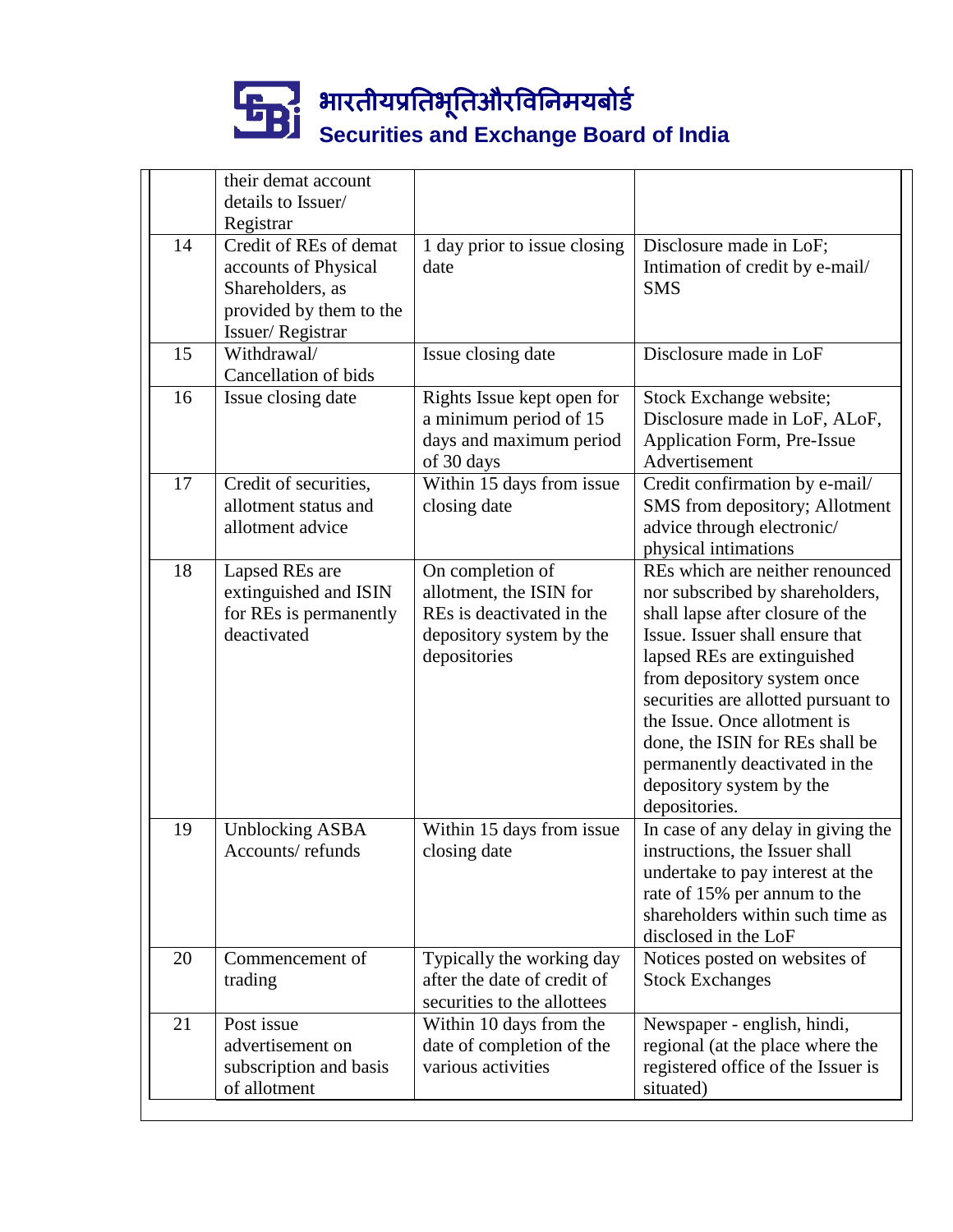### **RIGHTS OF INVESTORS**

- Receive transferable and transmittable rights shares that rank *pari passu* in all respects with the existing shares of the Issuer Company.
- Receive ALoF with Application Form prior to Issue Opening Date.
- Receive REs in dematerialized form prior to Issue Opening Date.
- Receive allotment advice and letters intimating unblocking of ASBA account or refund (if any).
- Existing shareholder has the right to request for a copy of LoF and the same shall be provided by the Issuer/ Lead Manager.
- All such rights as may be available to a shareholder of a listed public company under the Companies Act, the Memorandum of Association and the Articles of Association.

### **DO's and DON'Ts FOR INVESTORS**

#### **DO's:**

- Carefully read through and fully understand the LoF, ALoF, Application Form, rights entitlement letters, application procedure and other issue related documents, and abide by the terms and conditions.
- Ensure accurate updation of demographic details with depositories including the address, name, investor status, bank account details, PAN, e-mails addresses, contact details etc.
- Have/ open an ASBA enabled bank account with an SCSB, prior to making the Application.
- Ensure demat/ broking account is active.
- Provide necessary details, including details of the ASBA Account, authorization to the SCSB to block an amount equal to the Application Money in the ASBA Account mentioned in the Application Form, and also provide signature of the ASBA Account holder (if the ASBA Account holder is different from the Investor).
- All Investors including Renouncees, must mandatorily invest in the Issue through the ASBA process only and/ or any other mechanism as prescribed by SEBI and disclosed in the LoF/ ALoF.
- In case of non-receipt of Application Form, request for duplicate Application Form or make an application on plain paper.
- Submit Application Form with the designated branch of the SCSBs before the Issue Closing Date with correct details of bank account and depository participant
- Ensure that sufficient funds are available in the ASBA account before submitting the same to the respective branch of SCSB.
- Ensure an acknowledgement is received from the designated branch of SCSB for submission of the Application Form in physical form.
- All Investors should mention their PAN number in the Application Form, except for Applications submitted on behalf of the Central and the State Governments, residents of Sikkim and the officials appointed by the Courts.
- Ensure that the name(s) given in the Application Form is exactly the same as the name(s) in which the beneficiary account is held with the Depository Participant.
- Trading of REs should be completed in such a manner that they are credited to the demat account of the renouncees on or prior to the Rights Issue closing date.
- Investors who purchase REs from the secondary market must ensure that they make an application and block/ pay the Rights Issue price amount.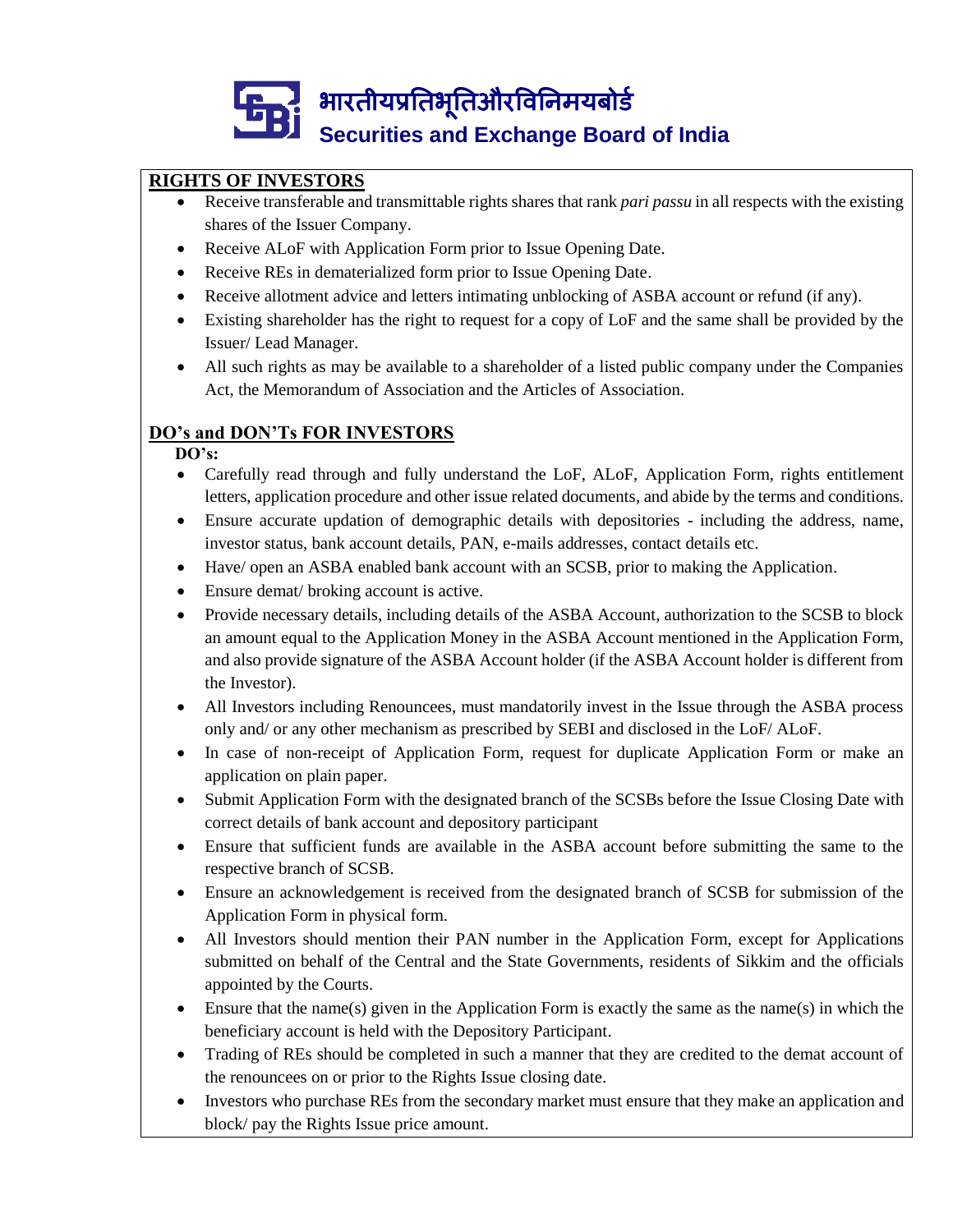- All communication in connection with application for the rights shares, including any change in address of the Investors should be addressed to the Registrar prior to the date of allotment quoting the name of the first/ sole Investor, folio numbers/ DP Id and Client Id. Further, change in address should also be intimated to the respective depository participant.
- In case the Application Form is submitted in joint names, ensure that the beneficiary account is also held in same joint names and such names are in the sequence in which they appear in the Application Form.
- Investors holding Equity Shares in physical form, who have not provided the details of their demat account to the Issuer Company or the RTA, are required to provide such details to the RTA, no later than two working days prior to the Issue Closing Date to enable the credit of their REs by way of transfer from the suspense Demat escrow account to their respective Demat accounts, at least one day before the Issue Closing Date.
- Investors may withdraw their Application at any time during Issue Period by approaching the SCSB where application was submitted.
- Sign and/ or submit all such documents and do all such acts that are necessary for allotment of Rights shares in the Issue.
- Provide accurate information and investor details while filing for investor complaints/ grievances.

#### **DON'Ts**

- Investors should not apply on plain paper after submitting CAF to a designated branch of the SCSB.
- Investor should not pay the application money in cash, by cheque, demand draft, money order, pay order or postal order.
- Physical Application Forms should not be sent to the Lead Manager/ Registrar/ to a branch of the SCSB which is not a designated branch; instead those are to be submitted only with a designated branch of the SCSB.
- GIR number should not be provided instead of PAN as the application is liable to be rejected.
- Do not apply with an ASBA account that has been used for five or more Applications.
- Do not instruct the SCSBs to release the funds blocked under the ASBA process.
- Investors cannot withdraw their Application post the Issue Closing Date.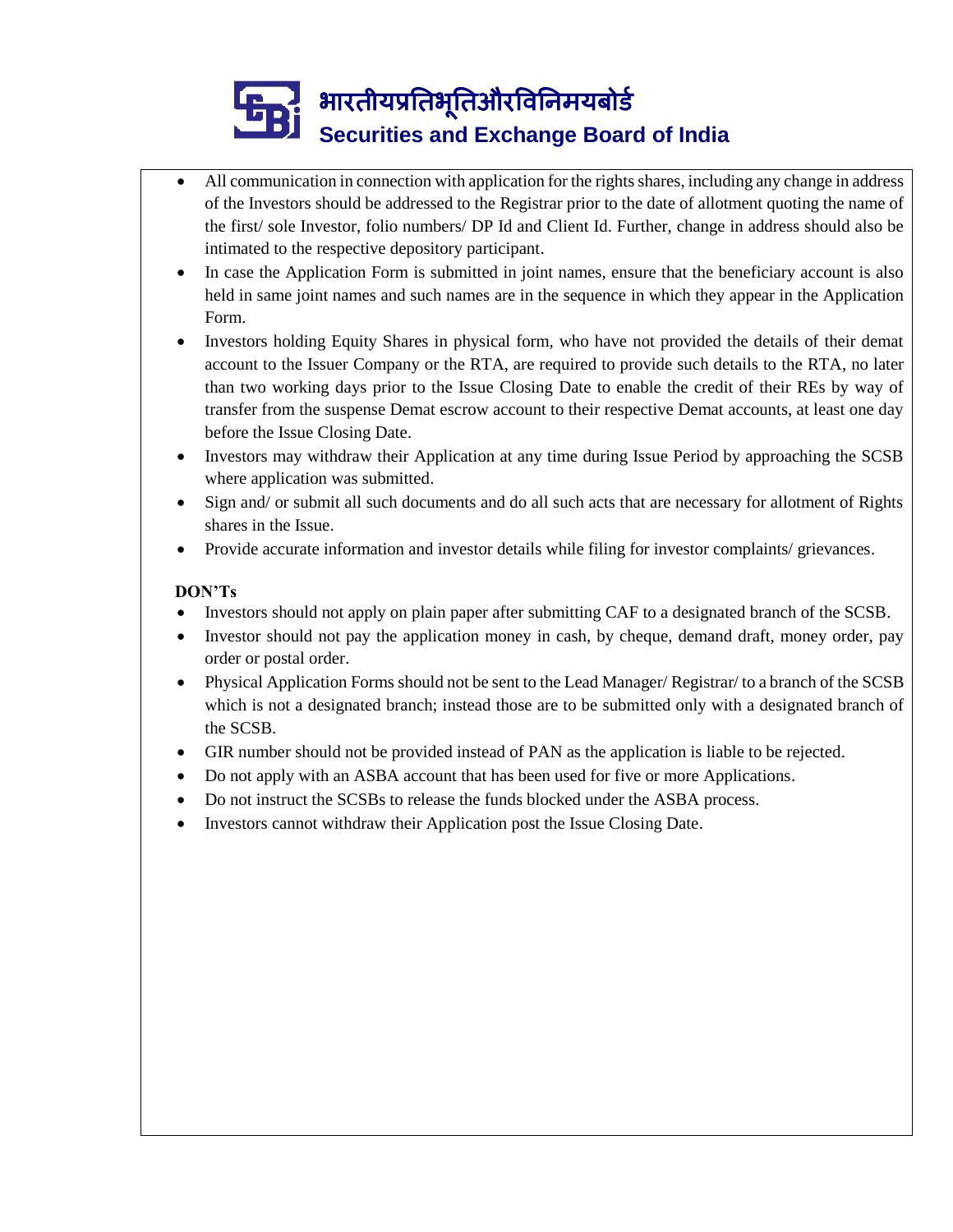

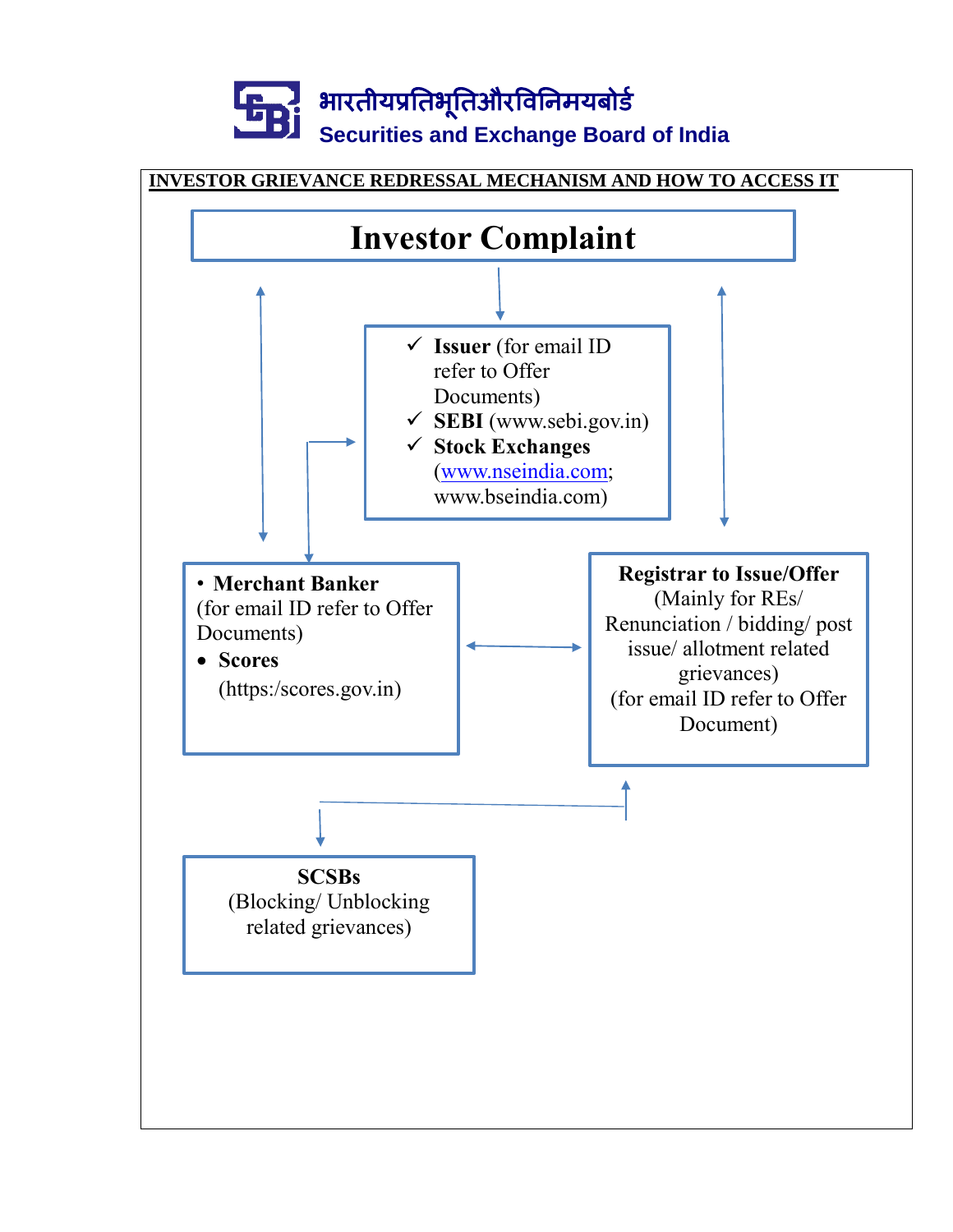### **TIMELINES FOR RESOLUTION OF INVESTOR GRIEVANCES- RIGHTS ISSUES**

| Sr. No         | <b>Activity</b>                                                                                                                                                               | No. of calendar days |  |
|----------------|-------------------------------------------------------------------------------------------------------------------------------------------------------------------------------|----------------------|--|
| 1              | Investor grievance received by the lead manager                                                                                                                               | T                    |  |
| 2              | Lead Manager to the offer to identify the concerned<br>intermediary and it shall be endeavoured to forward the<br>grievance to the concerned intermediary/ies on T day istelf | $T+1$                |  |
| 3              | The concerned intermediary/ies to respond to the lead manager<br>with an acceptable reply                                                                                     | X                    |  |
| $\overline{4}$ | Investor may escalate the pending grievance, if any, to a senior<br>officer of the lead manager of rank of Vice President or above                                            | $T + 21$             |  |
| 5              | Lead manager, the concerned intermediary/ies and the investor<br>shall exchange between themselves additional information<br>related to the grievance, wherever required      | Between T and X      |  |
| 6              | LM to respond to the investor with the reply                                                                                                                                  | Upto $X+3$           |  |
| $\tau$         | Best efforts will be undertaken by lead manager to respond to the grievance within $T+30$                                                                                     |                      |  |

#### **Nature of investor grievance for which the aforesaid timeline is applicable**

- 1. Delay in unblocking of funds
- 2. Non allotment/ partial allotment of securities
- 3. Non receipt of securities in demat account
- 4. Amount blocked but application not made
- 5. Application made but amount not blocked
- 6. Any other grievance as may be informed from time to time

#### **Mode of receipt of investor grievance**

The following modes of receipt will be considered valid for processing the grievances in the timelines discussed above

- 1. Letter from the investor addressed to the lead manager at its address mentioned in the offer document, detailing nature of grievance, details of application, details of bank account, date of application etc
- 2. E-mail from the investor addressed to the lead manager at its e-mail address mentioned in the offer document, detailing nature of grievance, details of application, details of bank account, date of application  $A$
- 3. On SEBI Complaints Redress System (SCORES) platform.

#### **Nature of enquiries for which the Lead manager shall endeavour to resolve such enquiries/ queries promptly during the issue period.**

- 1. Availability of application form, ALoF
- 2. Availability of offer document
- 3. Credit and trading in Res; Options available to shareholders relating to REs
- 4. Process for participating in the issue/ mode of payments
- 5. List of SCSBs